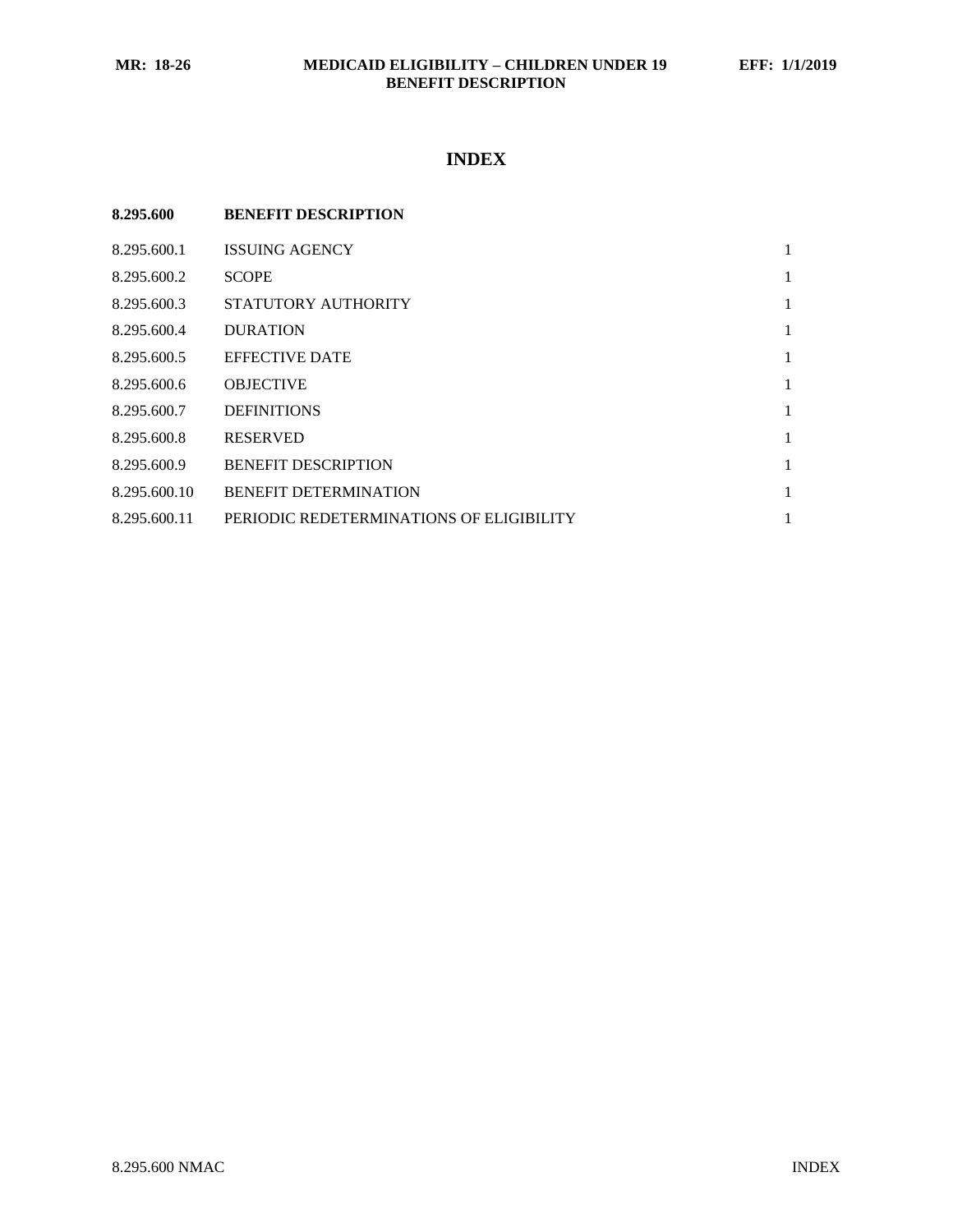## **TITLE 8 SOCIAL SERVICES CHAPTER 295 MEDICAID ELIGIBILITY - CHILDREN UNDER 19 PART 600 BENEFIT DESCRIPTION**

<span id="page-1-0"></span>**8.295.600.1 ISSUING AGENCY:** New Mexico Human Services Department (HSD). [8.295.600.1 NMAC - Rp, 8.295.600.1 NMAC, 1/1/2019]

<span id="page-1-1"></span>**8.295.600.2 SCOPE:** The rule applies to the general public. [8.295.600.2 NMAC - Rp, 8.295.600.2 NMAC, 1/1/2019]

<span id="page-1-2"></span>**8.295.600.3 STATUTORY AUTHORITY:** The New Mexico medicaid program is administered pursuant to regulations promulgated by the federal department of health and human services under Title XIX and XXI of the Social Security Act as amended or by state statute. See Section 27-1-12 *et seq*., NMSA 1978. [8.295.600.3 NMAC - Rp, 8.295.600.3 NMAC, 1/1/2019]

<span id="page-1-3"></span>**8.295.600.4 DURATION:** Permanent.

[8.295.600.4 NMAC - Rp, 8.295.600.4 NMAC, 1/1/2019

<span id="page-1-4"></span>**8.295.600.5 EFFECTIVE DATE:** January 1, 2019, or upon a later approval date by the federal centers for medicare and medicaid services (CMS), unless a later date is cited at the end of the section. [8.295.600.5 NMAC - Rp, 8.295.600.5 NMAC, 1/1/2019]

<span id="page-1-5"></span>**8.295.600.6 OBJECTIVE:** The objective of this rule is to provide eligibility guidelines when determining eligibility for the medical assistance division (MAD) medicaid program and other health care programs it administers. Processes for establishing and maintaining this category of eligibility are found in the affordable care general provision chapter located at 8.291.400 NMAC through 8.291.430 NMAC. [8.295.600.6 NMAC - Rp, 8.295.600.6 NMAC, 1/1/2019]

<span id="page-1-6"></span>**8.295.600.7 DEFINITIONS:** Refer to 8.291.400.7 NMAC. [8.295.600.7 NMAC - Rp, 8.295.600.7 NMAC, 1/1/2019]

<span id="page-1-7"></span>**8.295.600.8 [RESERVED]**

[8.295.600.8 NMAC - Rp, 8.295.600.8 NMAC, 1/1/2019]

<span id="page-1-8"></span>**8.295.600.9 BENEFIT DESCRIPTION:** This category provides full range of medicaid-covered services for eligible children.

**A.** An eligible child age five and under, whose budget group's countable income is less than two hundred forty percent of the federal poverty level (FPL) guidelines, receives the full range of medicaid services.

**B.** An eligible child age six through 18, whose budget group's countable income is less than one hundred ninety percent of the FPL guidelines, receives the full range of medicaid services.

**C.** An eligible child age five and under, whose budget group's countable income is greater than two hundred forty percent but less than three hundred percent of the FPL guidelines receives the full range of medicaid services.

**D.** An eligible recipient child age six through 18, whose budget group's countable income is greater than one hundred ninety percent but less than two hundred forty percent of the FPL guidelines, receives the full range of medicaid services.

[8.295.600.9 NMAC - Rp, 8.295.600.9 NMAC, 1/1/2019]

<span id="page-1-9"></span>**8.295.600.10 BENEFIT DETERMINATION:** The HSD income support division determines initial and ongoing eligibility. Refer to affordable care general provision chapters located at 8.291.400 through 8.291.430 NMAC for eligibility requirements. Retroactive medicaid coverage is provided in accordance with 8.200.400.14 NMAC.

[8.295.600.10 NMAC - Rp, 8.295.600.10 NMAC, 1/1/2019]

### <span id="page-1-10"></span>**8.295.600.11 PERIODIC REDETERMINATIONS OF ELIGIBILITY:**

**A.** A redetermination of eligibility is made in accordance with 8.291.410 NMAC.